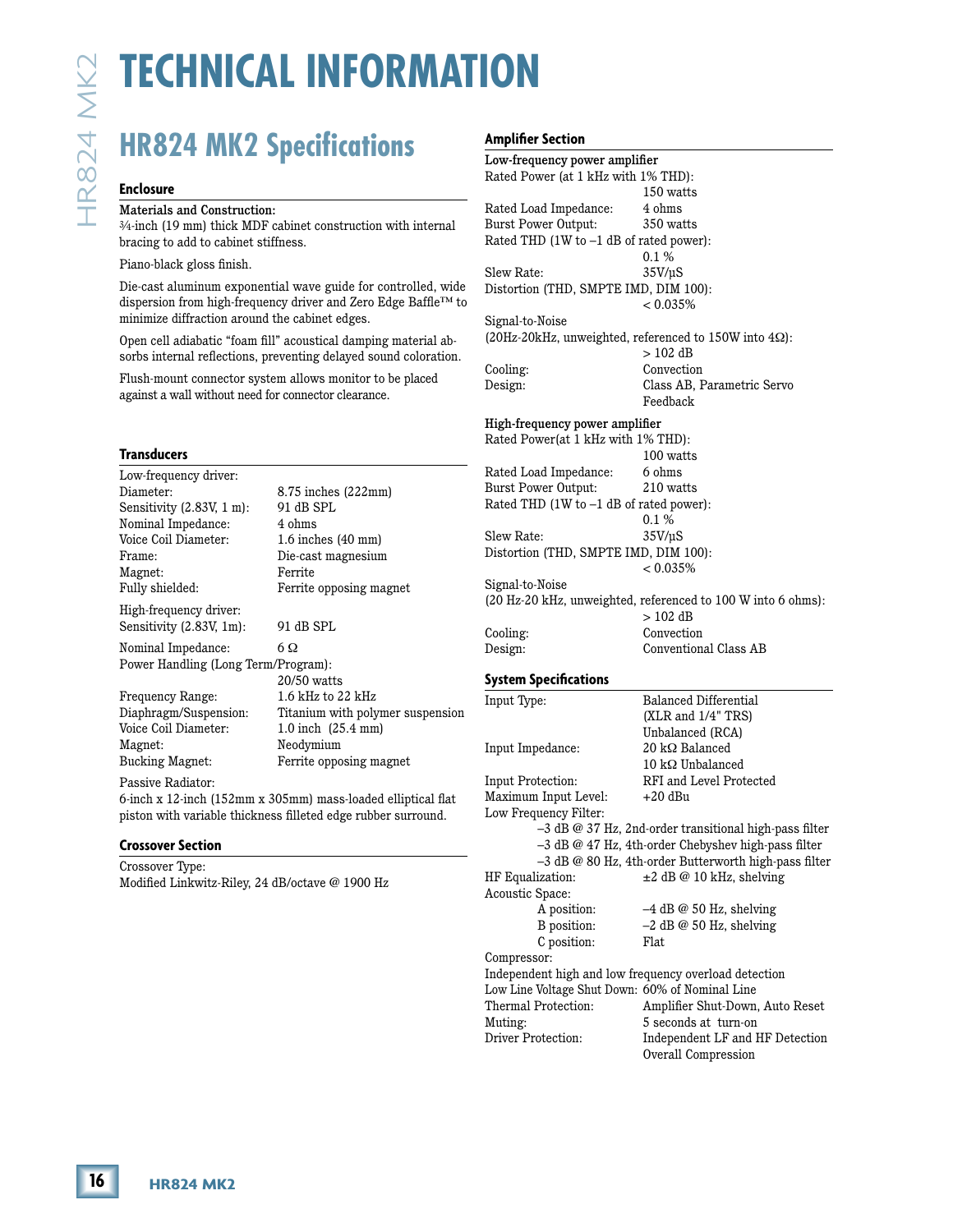# **Graphs**

#### **Acoustic Section**

Free-Field Frequency Response:

|                                                                               | $\pm 1.5$ dB, 37 Hz to 20 kHz |
|-------------------------------------------------------------------------------|-------------------------------|
| Lower cutoff frequency:                                                       | $-3$ dB @ 35 Hz               |
| Upper cutoff frequency:                                                       | $-3$ dB @ 22 kHz              |
| Sound Pressure Level at 1 meter,<br>-7.5 dBu into balanced input:             | 100 dB SPL @ 1m               |
| Maximum peak SPL per pair:                                                    | 120 dB SPL @ 1m               |
| Maximum short term SPL on axis,<br>half space 80 Hz to 2.5 kHz:               | 111 dB SPL @ 1m               |
| Residual noise (maximum gain, $600\Omega$ source,<br>20 Hz-20 kHz bandwidth): | < 8 dB SPL @ 1m               |

### **Rated Line Input Voltage and Power:**

| Power consumption:                   |
|--------------------------------------|
| 8 watts                              |
| 18 watts                             |
| Musical Program, Loud mix: 135 watts |
|                                      |
| 120 VAC, 60 Hz                       |
| 240 VAC, 50 Hz                       |
| 220 VAC, 60 Hz                       |
| 100 V. 50-60 Hz                      |
|                                      |
|                                      |

| (For UL-6500, CSA-E65-94, EN-60065): |  |
|--------------------------------------|--|
| 150 watts                            |  |
|                                      |  |

### **Physical Properties**

| Height:          | 16.8 in/42.5 cm |
|------------------|-----------------|
| Width:           | 10.8 in/27.3 cm |
| Depth Enclosure: | 11.4 in/29.0 cm |
| Depth Overall:   | 13.8 in/35.1 cm |
| Weight:          | 34.6 lb/15.7 kg |
|                  |                 |

LOUD Technologies is always striving to improve our products by incorporating new and improved materials, components and manufacturing methods. Therefore, we reserve the right to change these specifications at any time without notice.

a®<br>Ap **HR824 Acoustic Space Filter Response** +5 +4 T  $\top$ +3 ┯ ┯ +2 <u>HII</u>  $\mathbf{H}$ +1 -0 I  $\overline{\phantom{a}}$ HHH -1 -2 10 20 50 100 200 500 1k 2k 5k 10k 20k -3 -4 TH d B -5 u Ħ -6 -7 -8 arti -10 -11 -12 -13 <u>Filip</u> -14 -15

Hz

| HR824 High Frequency EQ Filter Response<br>$\,^{+5}{\sf E}$ |    |  |    |  |  |  |     |  |     |  |  |     |  | Ŷ       |    |    |           |  |  |     |     |
|-------------------------------------------------------------|----|--|----|--|--|--|-----|--|-----|--|--|-----|--|---------|----|----|-----------|--|--|-----|-----|
|                                                             |    |  |    |  |  |  |     |  |     |  |  |     |  |         |    |    |           |  |  |     | Aρ  |
| ⋾                                                           |    |  |    |  |  |  |     |  |     |  |  |     |  |         |    |    |           |  |  |     |     |
|                                                             |    |  |    |  |  |  |     |  |     |  |  |     |  |         |    |    |           |  |  |     |     |
| Ξ                                                           |    |  |    |  |  |  |     |  |     |  |  |     |  |         |    |    |           |  |  |     |     |
| $-0^{\frac{1}{2}}$                                          |    |  |    |  |  |  |     |  |     |  |  |     |  | --<br>− |    |    |           |  |  |     |     |
| -15                                                         |    |  |    |  |  |  |     |  |     |  |  |     |  |         |    |    |           |  |  |     |     |
|                                                             |    |  |    |  |  |  |     |  |     |  |  |     |  |         |    |    |           |  |  |     |     |
| <b>THE PERSON NAMED IN</b>                                  |    |  |    |  |  |  |     |  |     |  |  |     |  |         |    |    |           |  |  |     |     |
|                                                             |    |  |    |  |  |  |     |  |     |  |  |     |  |         |    |    |           |  |  |     |     |
| E                                                           |    |  |    |  |  |  |     |  |     |  |  |     |  |         |    |    |           |  |  |     |     |
| .,≸                                                         |    |  |    |  |  |  |     |  |     |  |  |     |  |         |    |    |           |  |  |     |     |
|                                                             |    |  |    |  |  |  |     |  |     |  |  |     |  |         |    |    |           |  |  |     |     |
| Ξ<br>▖                                                      |    |  |    |  |  |  |     |  |     |  |  |     |  |         |    |    |           |  |  |     |     |
|                                                             |    |  |    |  |  |  |     |  |     |  |  |     |  |         |    |    |           |  |  |     |     |
|                                                             |    |  |    |  |  |  |     |  |     |  |  |     |  |         |    |    |           |  |  |     |     |
| $-12$                                                       |    |  |    |  |  |  |     |  |     |  |  |     |  |         |    |    |           |  |  |     |     |
|                                                             |    |  |    |  |  |  |     |  |     |  |  |     |  |         |    |    |           |  |  |     |     |
| $-14$                                                       |    |  |    |  |  |  |     |  |     |  |  |     |  |         |    |    |           |  |  |     |     |
| $-15\frac{1}{10}$                                           | 20 |  | 50 |  |  |  | 100 |  | 200 |  |  | 500 |  |         | 1k | 2k | <b>5k</b> |  |  | 10k | 20k |



HR824 MK2 WEIGHT 34.6 lb (15.7 kg)



 $17<sup>17</sup>$